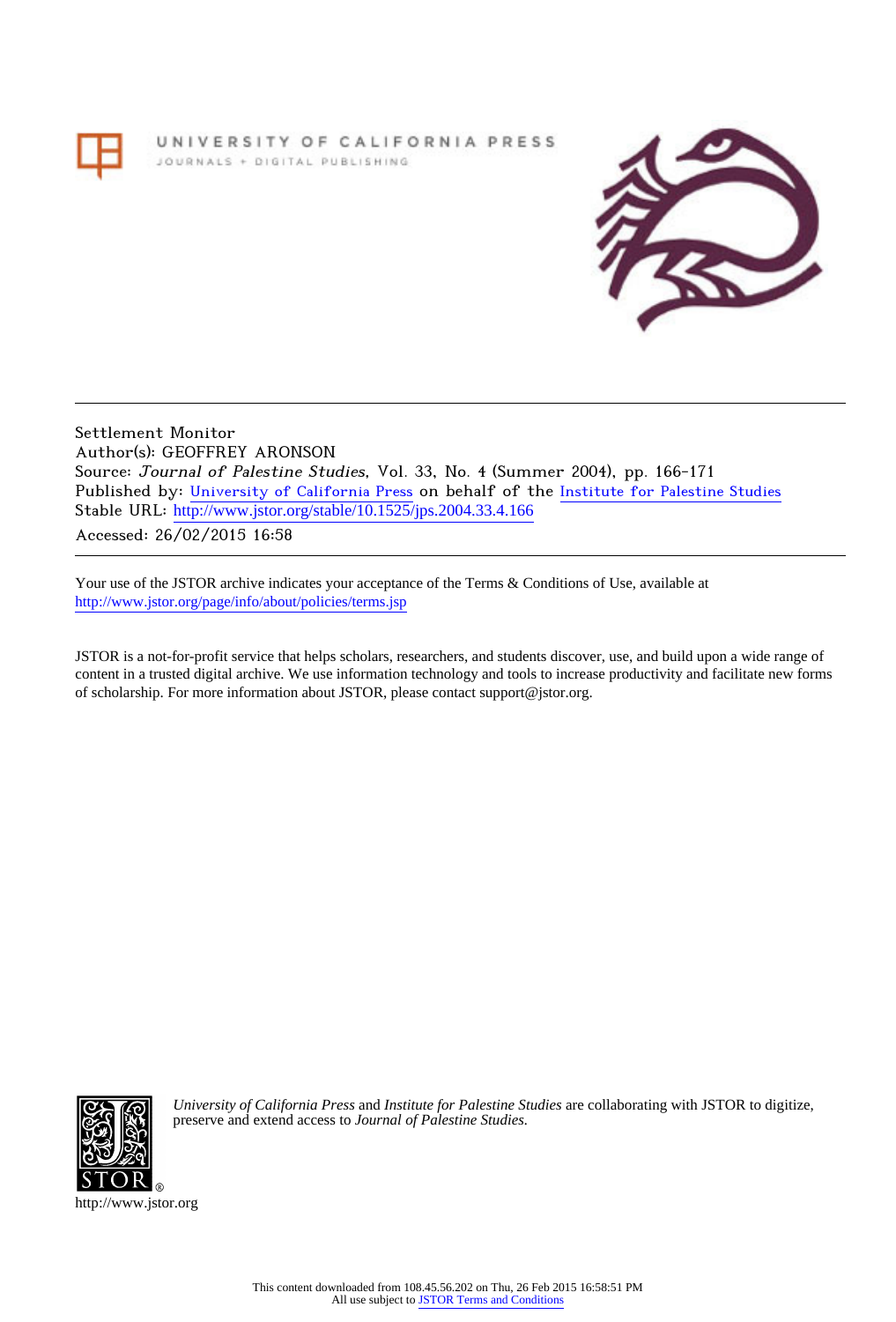# **SETTLEMENT MONITOR**

## **EDITED BY GEOFFREY ARONSON**

*This section covers items—reprinted articles, statistics, and maps—pertaining to Israeli settlement activities in the Gaza Strip and the West Bank, including East Jerusalem, and the Golan Heights. Unless otherwise stated, the items have been written by Geoffrey Aronson for this section or drawn from material written by him for* **Report on Israeli Settlement in the Occupied Territories** *(hereinafter* **Settlement Report***), a Washington-based bimonthly newsletter published by the Foundation for Middle East Peace.* **JPS** *is grateful to the foundation for permission to draw on its material. Major documents relating to settlements appear in the Documents and Source Material section.*

## *Sharon's Gaza Disengagement Plan*

| Israel's Policy of "Creating Facts" Wins Over the Bush Administration 166<br><b>Settlement Statistics</b><br>Millions Spent to Build Homes in Territories from 1990 to 2003, by Zvi Zrahiya . 169<br>Sharon's "Settlement Freeze" Facilitates Unprecedented Construction 169 |  |
|------------------------------------------------------------------------------------------------------------------------------------------------------------------------------------------------------------------------------------------------------------------------------|--|
|                                                                                                                                                                                                                                                                              |  |
|                                                                                                                                                                                                                                                                              |  |

#### **SHARON'S GAZA DISENGAGEMENT PLAN**

**ISRAEL'S POLICY OF "CREATING FACTS" WINS OVER THE BUSH ADMINISTRATION**

*From* Settlement Report, *May–June 2004.*

The quest of Israeli prime minister Ariel Sharon for a diplomatic framework to modify, if not to end, Israel's continuing rule over the occupied territories has moved into high gear. The publication of Sharon's draft disengagement plan in April, accompanied by an exchange of letters between the Israeli leader and U.S. President George W. Bush, has refocused international attention on a new approach to address Israel's continuing occupation and the Palestinian rebellion that is now well into its third year.

Sharon has made an unprecedented decision to end Israel's military and civilian occupation of the Gaza Strip and to evacuate four small West Bank settlements.

"There is no one more familiar with the Gaza Strip than I am," Sharon told members of his Likud faction. "I have traveled its length not in a car but by foot. Over the long term I don't see that Jews can live there.

All of us would like that we could be in all parts of the Land of Israel, including myself. But all those who fool themselves that under current political conditions, someone in the world, including the United States, will support such a policy is dreaming, incorrect, and mistaken."

Sharon has mobilized a large majority of the Israeli public as well as elite political and military opinion in support of the option. Indeed, Defense Minister Shaul Mofaz has declared that civilian Israeli settlement in the Gaza Strip was a "historic mistake." Notwithstanding the surprising repudiation of the Sharon plan by members of his own party, Sharon's idea marks an important turning point in the history of Israeli occupation policy, and it will not be undone by the results of the Likud referendum.

The Sharon plan aims at managing rather than solving Israel's occupation of lands captured in June 1967. Israel's decision to proceed unilaterally returns diplomacy to a pre-Madrid era and represents a diplomatic coup against the Bush administration, which has been weakened by the unfolding debacle in Iraq and faces a difficult election in November. Confronted with Sharon's plan, which for the first time promises an evacuation

*Journal of Palestine Studies* XXXIII, no. 4 (Summer 2004), pp. 166–171. ISSN: 0377-919X; online ISSN: 1533-8614.

C 2004 by the Institute for Palestine Studies. All rights reserved.

Send requests for permission to reprint to: Rights and Permissions, University of California Press, Journals Division, 2000 Center St., Ste. 303, Berkeley, CA 94704-1223.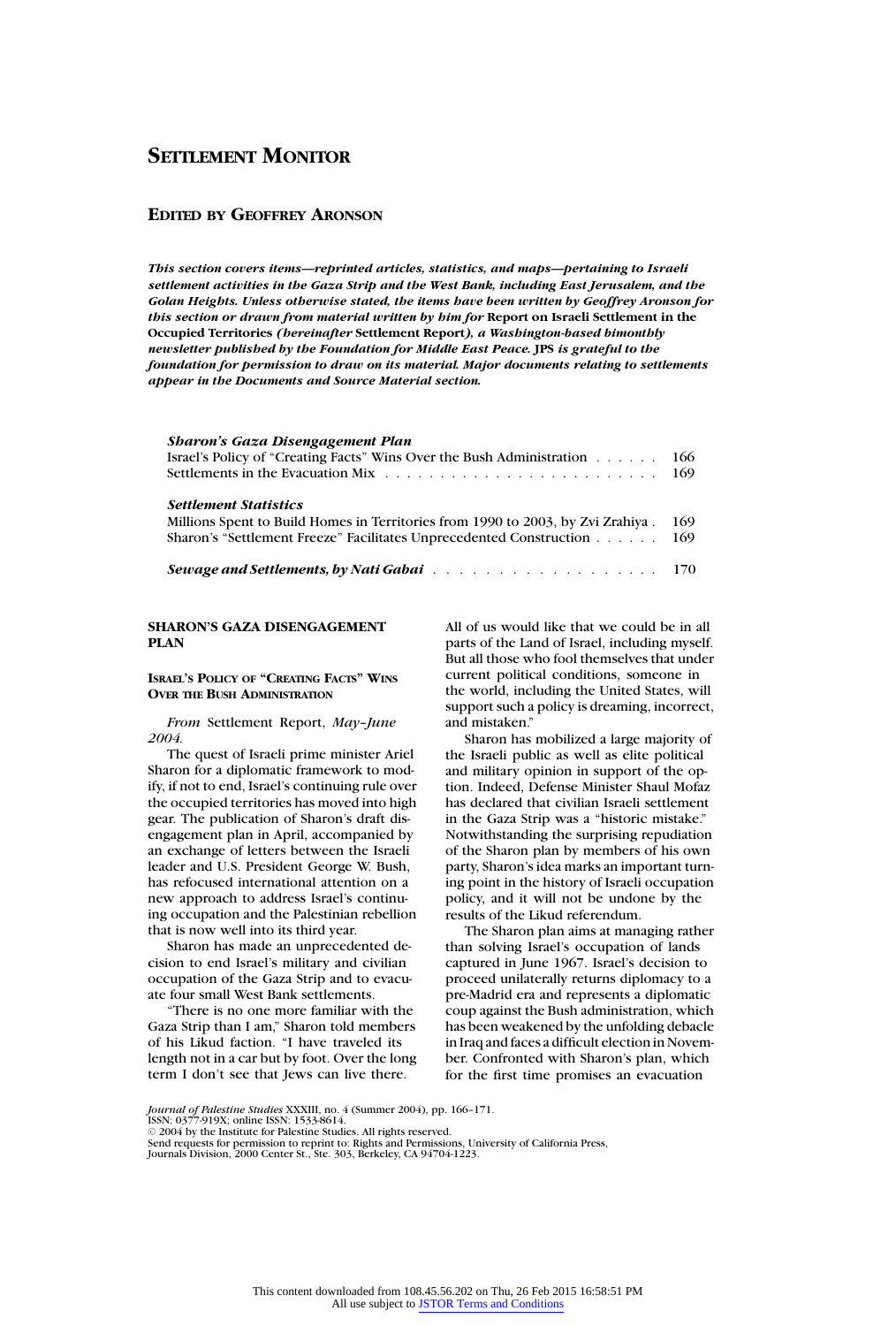#### **SETTLEMENT MONITOR 167**

of settlements, the White House in effect jettisoned its own "road map" as the centerpiece of Israeli-Palestinian diplomacy.

"Although the road map is an American plan," explained Yuval Steinitz, the chair of the powerful Knesset Foreign Affairs and Defense Committee, "the president agreed to endorse another plan which is inconsistent with the road map."

The international community has followed the American lead. Terje Roed-Larsen, UN special coordinator for the peace process, noted in an 23 April meeting of the Security Council that "no Israeli prime minister has previously had the boldness and the vision to say that he will remove settlers—as long called for by the international community—and initiate a plan for its implementation."

Yet the international community remains wary of the limited, unilateral nature of Israel's intentions. Chris Patten, commissioner of the European Union, writing in the *Jordan Times* on 26 April, noted, "It is not surprising that we have agreed with what has been for 37 years the consistent American position that settlements beyond the 1967 line are illegal and represent 'obstacles to peace.' We all know what will be the ingredients for a final settlement. They are there in the Mitchell Report and subsequent documents, including the Arab League peace initiative of 2002. They are there in the road map which has been endorsed by the international community. A settlement does not await some heavenly insight....

"As the European Council has said again and again, a final settlement can only be achieved as a result of negotiations between Israel and the Palestinians, resulting in two viable sovereign and independent states based on the borders of 1967 (perhaps amended by agreement), living side by side in peace and security as laid out in the road map. This has been the main thread of European thinking from Venice in 1980 to Berlin in 1999 to Seville in 2002, right up to the latest European Council conclusions of last month<sup>"</sup>

The unilateral aspect of Israel's contemplated disengagement from the Gaza Strip reflects not only Sharon's opposition to political dialogue with the Palestinian Authority over the nature and extent of Israel's withdrawal. It also accommodates a Palestinian acknowledgment that it is preferable to accept rather than negotiate such an Israeli fait accompli and to exercise Palestinian sovereignty, in the spirit of the

Palestine National Council decision in 1974, on any part of Palestine from which Israel withdraws.

Although Sharon has described his plan as a "mortal blow" to Palestinian aspirations for a state, *Ha'Aretz* reports that a proposal for a joint memorandum of understanding among all Palestinian factions, issued by the leadership of Palestinian prisoners in Israeli jails, including *tanzim* leader Marwan Barghouti, describes Israel's proposed evacuation of Gaza "as the most important achievement of the Palestinians in the intifada after ten years of Oslo did not move a single mobile home and during those years the settlements [population] doubled."

#### *The Disengagement Plan*

After a decade of Israeli-Palestinian agreements that routinely ran to scores if not hundreds of pages, the brevity of the original disengagement plan is notable (see Special Doc. C).

The plan's central strategic objective is to remove Gaza's 1.3 million Palestinians from the sphere of Israel's internationally recognized responsibility by formally ending the military occupation of Gaza that commenced in June 1967, while continuing to exercise control over the entry and exit of people and goods. No similar objective is intended for the West Bank, even that part of the area from which Israel will redeploy. Indeed, Israel will "evacuate" from the Gaza Strip, but merely "redeploy" in the West Bank.

In the case of the West Bank, the plan claims to create "territorial contiguity" in the region around Jenin, from which Israel will evacuate four settlements. This area will continue to be surrounded by Israeli-controlled checkpoints. Israel's territorial objective for the remainder of the West Bank, in contrast, is defined as "transportation contiguity," that is, connecting separate Palestinian enclaves by bridges, tunnels, and crossing points, all of which will continue to be controlled by Israeli forces.

The western security barrier now under construction will follow the route approved by the government. An eastern barrier has never been approved. According to Sharon, there will "not [be] a fence being built there today, unless we need to. Here and there we will block access points to the Jordan Valley."

In the security realm, Israel intends to continue exercising exclusive control over Gaza's "security envelope"—land and sea borders and preventing the construction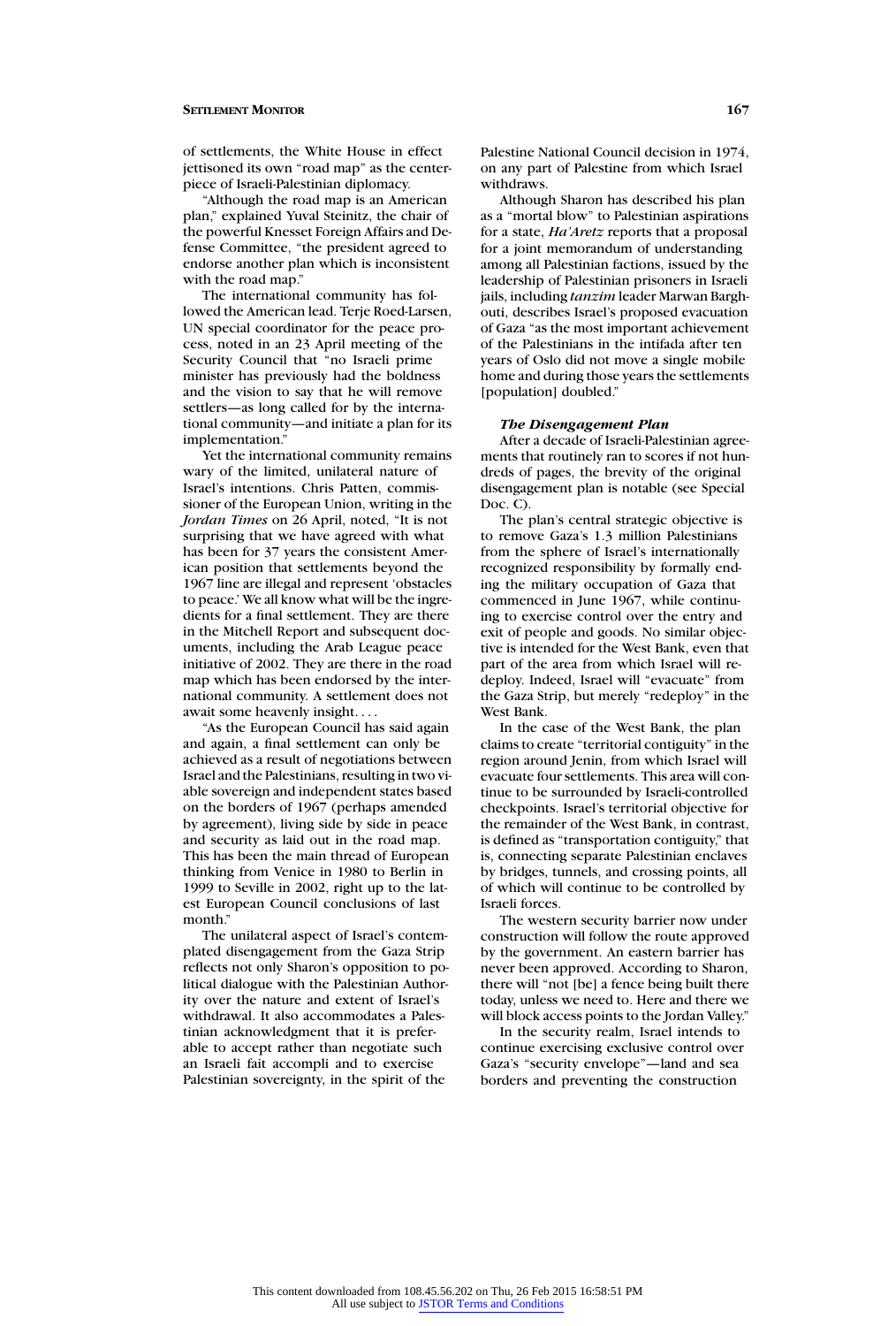or operation of sea ports and airports according to existing "arrangements" that are more restrictive than Oslo-era "agreements." It also claims the right to initiate preemptive military operations and to limit Palestinian arms to those specified in existing (Oslo) agreements. Sharon is well aware that the contradiction implied by continuing Israeli control over Gaza's frontiers puts his strategic objective at risk.

Israel is currently considering a wide range of options regarding the disposition of settlement assets. These include the repatriation or destruction of moveable assets and the destruction of all buildings and infrastructure or their transfer, intact, in return for compensation, to Palestinians or a third party.

#### *The Bush Letter*

The 14 April letter from President Bush to Sharon (see Special Doc. B) signifies the extent to which U.S. policy has moved away from its earlier championship of negotiations and the road map as guides to Israeli-Palestinian diplomacy to a framework based on an Israeli-led approach excluding Palestinian, Arab, and international interlocutors from the decision-making core.

The Bush letter also marks a conceptual change in the U.S. approach. It outlines Washington's preferences on the relationship between borders and Israeli settlements that are not materially different from the compromises discussed in the Camp David–Taba talks. But unlike these "previous efforts to negotiate a two-state solution," Bush's recent commitments were declared not in the context of final status negotiations between the parties, but in support of a unilateral, interim Israeli plan that may not materialize.

The letter violates the 1991 Letter of Assurances provided to the Palestinians by the first Bush administration on the eve of the October 1991 Madrid conference (see Special Doc. I.A in *JPS* 82). That letter affirmed that "the United States has opposed and will continue to oppose settlement activity in the territories occupied in 1967.

The letter to Sharon departs from U.S. support for the international consensus that Israel's borders are to be based upon the need to be "defensible." To that condition, the Bush letter adds that Israel's borders should be determined by another element— "the new realities on the ground"—namely settlements. Defensible borders may not require Israel to annex territory captured in

June 1967, but the inclusion of settlements within the borders of Israel does. Israel's border, if based upon the Bush prescription, will be based not only on the new map created by dynamic Israeli settlement expansion but also on the territorial requirements necessary to defend it.

The letter's description of the separation barrier as a temporary, security instrument without influence on an agreed-upon border marks the end of U.S. efforts to change or alter its course. These views recall eerily similar descriptions of settlement activity popular in official circles during the 1970s. Settlements, like the separation barrier, are "facts in the ground" that the Bush administration has now granted a central status in the determination of Israel's final border.

## *The Sharon and Weisglass Letters*

Sharon, in his letter to Bush, claims that the disengagement plan is "independent" of if not "inconsistent" with the road map (see Special Doc. A). He promises to accelerate construction of the separation barrier and evidently views the Bush letter as a license to do so.

The Weisglass letter is more detailed (see Special Doc. D). It recounts a series of bilateral understandings relating to settlements and other issues, including a bilateral effort to agree on a settlement by settlement basis on a "better definition of the construction line of settlements." The latter phrasing reportedly appeared in a letter from Weisglass in June 2003 outlining "understandings reached between Israel and the U.S. regarding the Jewish settlements in Judea, Samaria, and Gaza: ... No new towns will be built, and construction will be frozen in existing towns except for building within existing construction lines—as opposed to the municipal border." The United States never officially acknowledged such an agreement. In any case, the terms Weisglass outlined one year ago failed to limit Israel's continuing expansion of existing settlements or the establishment and consolidation of new settlement "outposts."

The significance of these new understandings is that it suggests an unprecedented U.S. willingness to become a direct agent in the approval of Israel's policy of settlement expansion. Such intimate involvement and complicity in this policy marks another significant shift in U.S. policy, which once viewed all settlement activity as illegal and a violation of the Fourth Geneva Convention.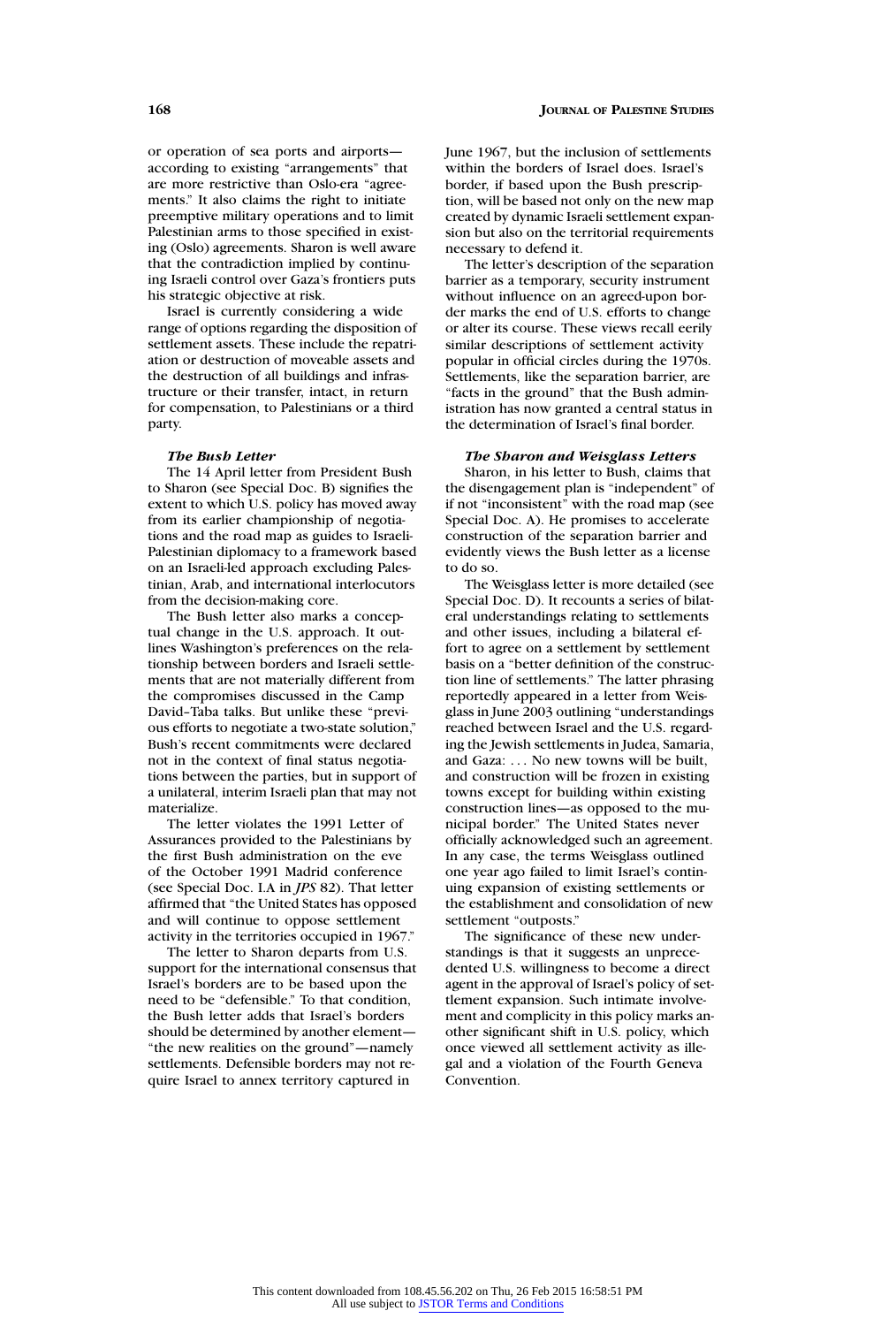## **SETTLEMENTS IN THE EVACUATION MIX**

*From* Settlement Report, *May–June 2004.*

The Gaza Strip has a complement of 20 Israeli settlements located in three main areas: in the northwest corner bordering Israel are Aley Sinai, Dugit, and Nisanit; in a north–south trajectory controlling the main Gaza route—Salah al-Din Street—are the isolated settlements of Kfar Darom, Morag, and Netzarim that enable the division of the Strip into three sections; and situated along the coast north of Rafah are settlements of the Katif bloc that serve as a physical barrier to the creation of Palestinian contiguity between Gaza City and Rafah.

Settlement planning areas comprise 54 km<sup>2</sup>, of which 11.7 km<sup>2</sup> represents built-up area. This infrastructure supports a population of approximately 7,000 Israelis residing in 1,500 dwelling units, representing a density of 665 people per km2. A well-developed, privately owned but statesubsidized agricultural infrastructure produces for Israeli and export markets. There is also an industrial production base centered at Erez in the northwest bloc of settlements.

The entire Gaza Strip covers  $365 \text{ km}^2$ , of which 55 km<sup>2</sup> is Palestinian built-up area. The population density among Palestinians is 25,400 people per  $km^2$ , rising to 50,478 per km<sup>2</sup> in the refugee camps.

The disengagement plan concerns only four West Bank settlements concentrated in the Jenin region: Ganim (population 170), Qadim (149), Sanur (33), and Homesh (198).

The existence and protection of these settlements has resulted in the Balkanization of Palestinian territory in the northern part of the West Bank and the interruption of normal transport, commerce, and many features of daily Palestinian life. Their evacuation does not represent the kind of conceptual and strategic thinking governing Israel's contemplated withdrawal from the Gaza Strip. The evacuation of these four settlements will have salutary effects on a local and perhaps regional level, but it will hardly represent a basis for sovereign Palestinian control in the West Bank.

## **SETTLEMENT STATISTICS**

#### **MILLIONS SPENT TO BUILD HOMES IN TERRITORIES FROM 1990 TO 2003**

*The following article by Zvi Zrahiya appeared in the Israeli daily* Ha'Aretz *on 1 April 2004.*

transferred NIS 846 million [\$187 m.] to fund the construction of 2,568 housing units in the Gaza Strip and West Bank from 1990 and 2003, according to data provided by the Treasury on Thursday. The funds were used to provide mortgages for the unions constructing the housing units.

Regulations require that mortgages be repaid within four years of the day the aid was received. But according to Treasury data provided to Knesset Finance Committee member MK Haim Oron (Meretz), some NIS 300 million [\$66 m.] of the money has yet to be repaid to state coffers. In response, Oron appealed to the state comptroller, retired judge Elizer Goldberg, to investigate the matter.

According to the Treasury data, it appears that government aid provided in 1997–98 for constructing houses in the territories, via unions, was NIS 220,000 [\$48,500] for each housing unit. In 1999, government aid for each housing unit using this method stood at NIS 250,000 [\$55,200] per unit, and in 2002 the figure stood at NIS 240,000 [\$53,000] for each housing unit.

Each citizen who fails to repay a debt faces legal consequences and various penalties, said Oron, but different rules seem to apply in the territories. In the territories, loans need not be repaid, unions that have to pay back loans do not repay them, no one stands trial, and the Treasury even rewards the debt with a subsidized interest of 4 percent per year for a period of 25 years, Oron said. He added that hundreds of millions of shekels were transferred to settlements over the years, despite the fact that at present, the prime minister knows that some of them will be evacuated.

Oron said that it is very peculiar that only a few weeks ago, the Knesset Finance Committee approved a request from the Finance Ministry and Housing and Construction Ministry to transfer millions of additional shekels for the construction of housing units in the territories with government aid, despite the fact that the Treasury knows that the houses are standing empty.

Additional data shows that presently there are 1,822 housing units constructed using loans given by the state to the unions, but the houses have yet to be sold.

## **SHARON'S "SETTLEMENT FREEZE" FACILITATES UNPRECEDENTED CONSTRUCTION**

*From* Settlement Report, *March–April 2004.*

The Housing and Construction Ministry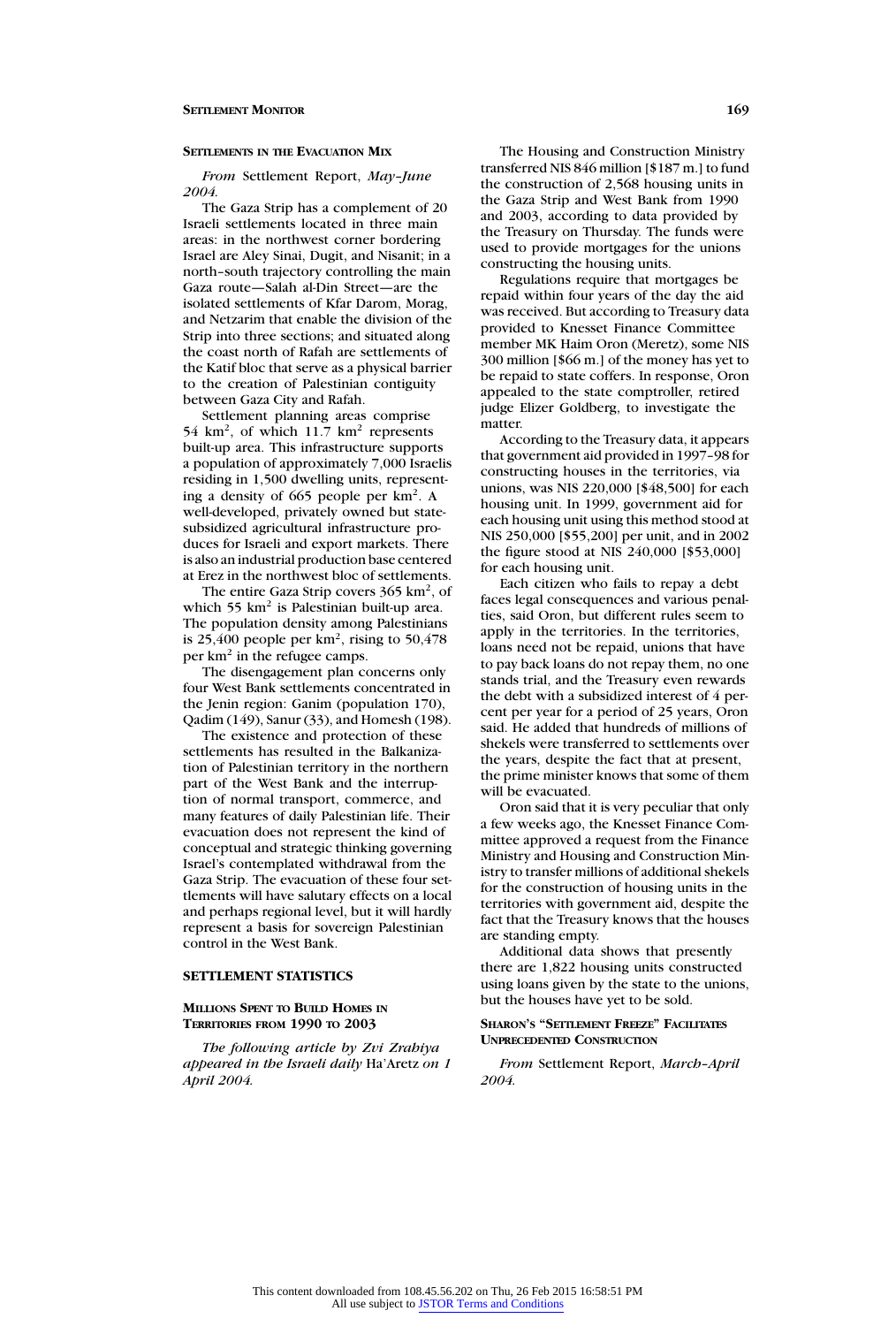Housing expansion in Israeli settlements continued at an unprecedented pace during 2003, increasing at a rate higher than anywhere in Israel. Compared to 2002, there was a 35 percent increase in housing starts in the settlements, excluding in East Jerusalem and the Golan Heights, at a time when Israel's national housing market continued to shrink. For example, housing starts in the Tel Aviv region declined by 23 percent in 2003, and in Jerusalem they fell by 15 percent.

There were 1,849 construction starts in West Bank and Gaza Strip settlements in 2003 compared to 1,369 during 2002. More than one out of every 15 dwellings begun in 2003 was located in West Bank or Gaza Strip settlements, according to a press release issued by Israel's Central Bureau of Statistics on 1 March. When settlement neighborhoods in East Jerusalem are included, the percentage increases to one in every 10. Construction starts nationally declined by 8 percent in 2003. Just 29,670 dwellings were begun last year, the lowest number since before the phenomenon of large-scale immigration from the Soviet Union began in 1989.

Most settlement expansion continues to occur in the larger settlements around Jerusalem and in those within easy commuting distance of the Mediterranean coast. Significant construction proceeds, however, in many settlements with populations of less than 5,000 that continue to grow at two to three times the national average.

#### **SEWAGE AND SETTLEMENTS**

*The following piece is excerpted from an article by Nati Gabai that originally appeared in Hebrew in* Kol Ha'ir *weekly magazine on 26 December 2003 under the title "Flow Problems." The full original was translated and edited by the Alternative Information Center (AIC) and published in the January–February 2004 issue of AIC's bimonthly magazine* News from Within (NFW). *The comments in brackets are NWF's editorial additions.*

The Binyamin district settlements are, once again, in the headlines. To give back or not to give back. Unilateral Move, Road Map, Sharon Plan, Olmert Plan—a definite headache. However, some problems seem to seep much deeper. The Binyamin district settlements suffer from a severe sewage problem that has been neglected for several years. Recently, the Ministry of Environment sent warnings to the head of the Binyamin

district Regional Settlement Council, Pinchas Wallerstein, regarding the settlements of Migron, Kochav HaShachar, Ofra, Ma'ale Michmash, Achia, Rimonim, and Eli. Reading the warnings, one discovers that these settlements do not have any sewage treatment system. If these problems won't be solved, Wallerstein might eventually have to defend himself against indictment in the court of law.

The Minister of Environment, Yehudit Naot, addressed Wallerstein and Bentzi Liberman, head of [the settlers'] Yesha Council, with a letter stating: "I see with great gravity that Jewish settlements cause critical harm to the environment. It would be unthinkable to ignore the environmental damage caused by the settlements, especially when discussing outposts which are of questionable legality."

The content of the warnings demonstrate how tough the situation is regarding the sewage system in the area. For example, the settlements of Migron, Achia, Rimonim, and Eli have only cesspits, which collect all the sewage from the settlements. According to the law, cesspits cannot be a permanent solution; their establishment is only authorized on a temporary basis. According to the Ministry of Environment, the settlements don't even bother to transfer the content of the cesspits to sewage treatment plants. The cesspits overflow and the sewage pours out into open areas. In the settlements of Kochav HaShachar, Ofra, and Ma'ale Michmash, the sewage flows directly into nearby wadis.

These environmental hazards are only one component of a critical problem that exists in many settlements in the occupied Palestinian territories. Gil Yaniv, assistant director of infrastructure in the Ministry of Environment, states: "The Jewish settlements in 'Judea and Samaria' [the Israeli term for the OPT] are ten percent of the population in the territories. According to estimates, the water consumption and sewage created by the Jewish settlements reach fifty percent of all consumption and sewage creation in the territories." What should be done with the enormous quantities of sewage created by the settlements? Seems to be, not much. "When the settlements were established, they were directed to build sewage treatment facilities," says Yaniv. "In the majority of cases, facilities were created, but they were known in advance to be too small. The settlements grew larger with time, but the sewage facilities didn't grow correspondingly. Some of the settlements don't even